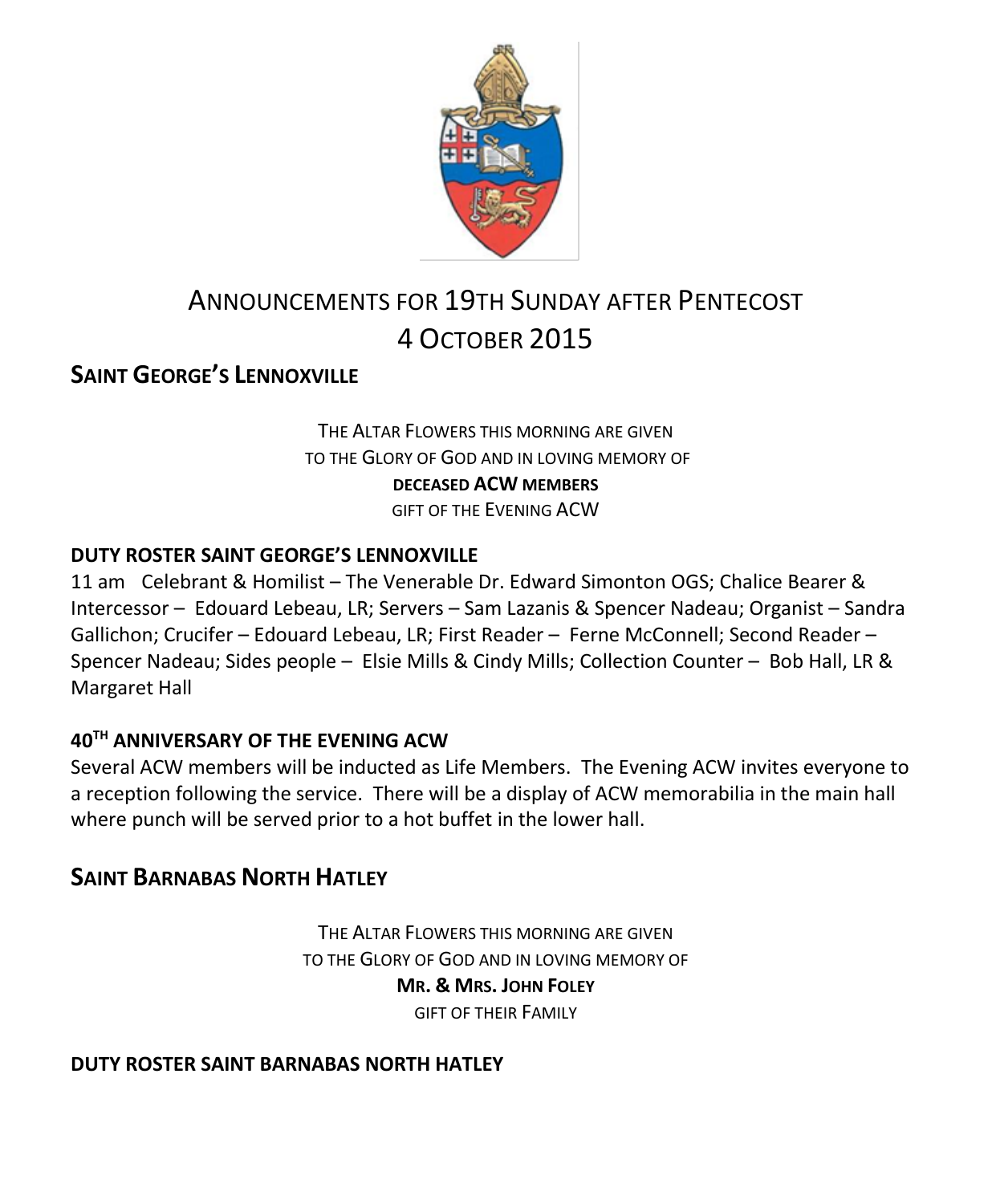9 am Celebrant & Homilist – The Venerable Dr. Edward Simonton OGS; Eucharist Assistant – Kathy Stafford; First Reader – Kathy Stafford; Second Reader – Peter Provencher; Sides person – Steve Stafford; Prayers of the People – Cranmer Rutihinda; Organist – Louis Brouillette

# ON THIS WEEK

#### **SPECIAL VESTRY MEETINGS – LENNOXVILLE AND NORTH HATLEY - TODAY**

Special Vestry Meetings for St George's, Lennoxville and also St Barnabas, North Hatley to be held immediately after each service TODAY, October 4th. These should be no longer than 15 minutes, and hopefully not even that. The sole question will be "Should we release monies from capital to provide the seed money for sponsoring a refugee family from Syrian?" Attendance is important.

#### **COUNTRY GOSPEL HOUR – DANVILLE - TODAY**

**TODAY, Sunday, Oct. 4 at 2 pm**, St Augustine's, Danville will hold a Harvest Theme Country Gospel Hour. All are welcome to sing bluegrass/country gospel hymns, hear scripture, pray and visit over refreshments following the service. Tickets are available from Marilyn Mastine or Lynn Dillabough [lynndillabough@gmail.com](https://webmail.ubishops.ca/owa/redir.aspx?SURL=LJSGhpVMwL0dRQzFjqMxTHTRG7fUsFl3n2l0xYG3EhrjE-OcXb_SCG0AYQBpAGwAdABvADoAbAB5AG4AbgBkAGkAbABsAGEAYgBvAHUAZwBoAEAAZwBtAGEAaQBsAC4AYwBvAG0A&URL=mailto%3alynndillabough%40gmail.com)

#### **SUNDAY SCHOOL – LENNOXVILLE**

There will NOT be any Sunday School TODAY, Oct. 4.

Operation Christmas Child boxes have arrived – if you would like to pack a shoe box for a child this season please contact Juanita or Sharon.

#### **ST. BARNABAS, MILBY SERVICE - TODAY**

There will be a Harvest Holy Communion (from the Reserved Sacrament) service TODAY at St. Barnabas, Milby at 2 pm. All welcome.

#### **ORGAN CONCERT – LENNOXVILLE – TODAY**

Les Amis de l'orgue de l'Estrie will be presenting a concert at St. Mark's Chapel Sunday, October 4, 2015 at 3 p.m. Philippe Emmanuel Haas, Pan Flute, and Gabrielle Tessier, Organ. They will be playing works from the 16th, 17th and 18th century. Prices: \$15 for Adults, \$10 for Seniors and FREE for students. Tickets will be available at the door.

#### **LECTIO DIVINA - LENNOXVILLE**

Starting in October, on every Tuesday from 9 – 9:55 am in the Upper Room, St. George's Lennoxville. Each week we will read and reflect on the Gospel passage for the upcoming Sunday. For more information please contact Rev'd Canon Lynn Dillabough (819-239-6902 or lynndillabough@gmail.com).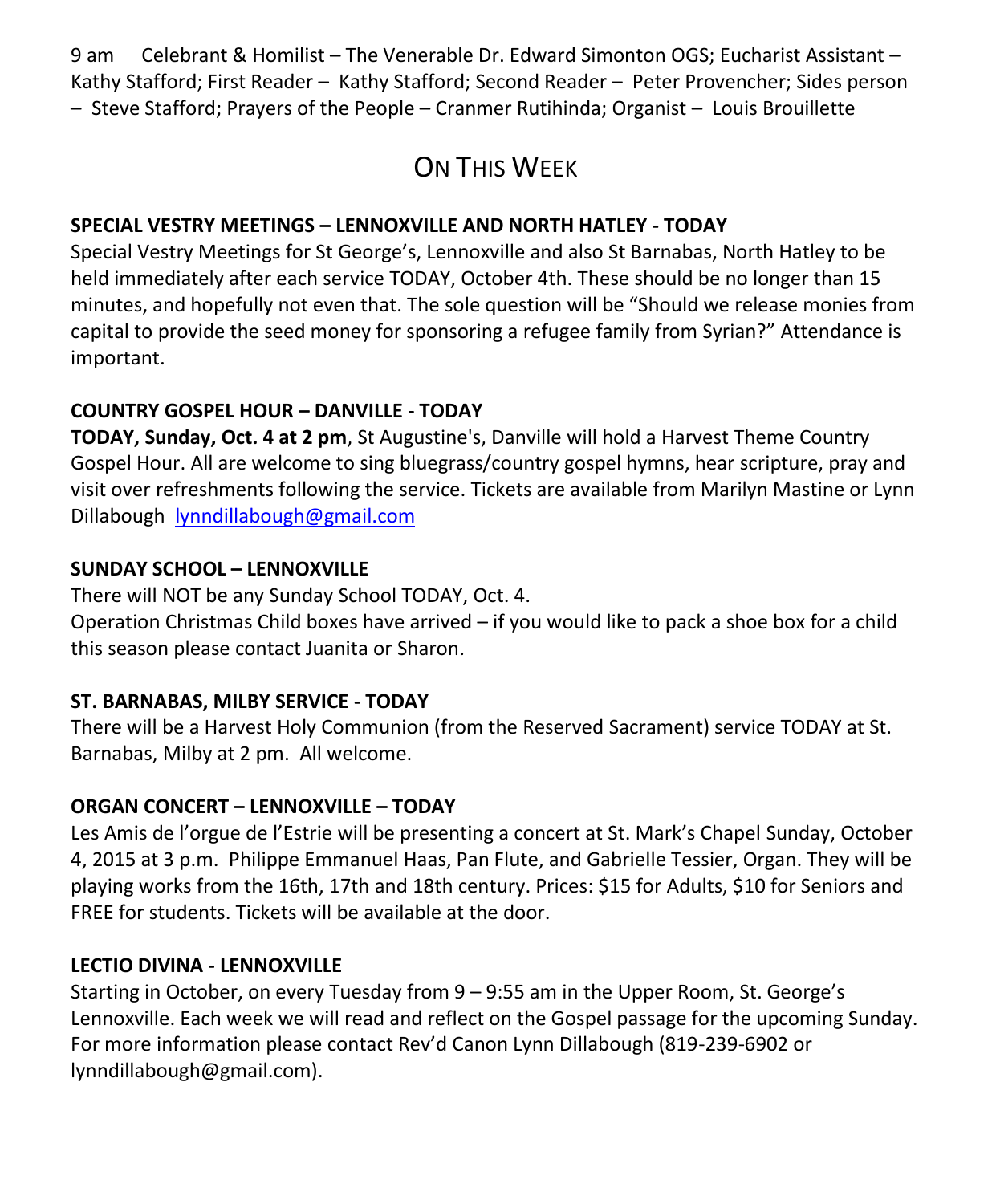#### **EVENING ACW LAMONTAGNE FUNDRAISER**

The Evening ACW is selling chocolates and other items from the Lamontagne catalogues. Please support this fundraiser by contacting a member of the Evening ACW or Janice Fraser 819-563- 9132. The deadline to order is Oct 22.

#### **DR. WHO SOCIETY – LENNOXVILLE**

Meets Tuesdays from 7 – 10 pm in the Main Hall at St. George's Lennoxville.

#### **ST. FRANCIS MANOR – LENNOXVILLE**

There will be an Eucharist service at the St. Francis Manor in Lennoxville on Friday, Oct. 9 at 10 am. All welcome.

### SERVICES THIS WEEK

| TODAY              | 9 AM              | <b>HOLY EUCHARIST</b>        | <b>NORTH HATLEY</b> |
|--------------------|-------------------|------------------------------|---------------------|
|                    | $9:15 \text{ AM}$ | <b>BAS MORNING PRAYER</b>    | <b>MAGOG</b>        |
|                    | <b>11 AM</b>      | <b>HOLY EUCHARIST</b>        | LENNOXVILLE         |
|                    | 2 PM              | <b>HC RESERVED SACRAMENT</b> | <b>MILBY</b>        |
| <b>NEXT SUNDAY</b> | 9 AM              | <b>BCP MATTINS</b>           | <b>NORTH HATLEY</b> |
|                    | $9:00 \text{ AM}$ | <b>BAS MORNING PRAYER</b>    | <b>AYER'S CLIFF</b> |
|                    | $9:15 \text{ AM}$ | <b>HOLY EUCHARIST</b>        | <b>MAGOG</b>        |
|                    | <b>11 AM</b>      | <b>SERVICE OF THE WORD</b>   | LENNOXVILLE         |
|                    | <b>11 AM</b>      | <b>BAS MORNING PRAYER</b>    | <b>COATICOOK</b>    |
|                    | 2 PM              | <b>HC RESERVED SACRAMENT</b> | <b>HATLEY</b>       |

## DEANERY MEETINGS AT ST GEORGE'S LENNOXVILLE

#### **DEANERY WORSHIP MINISTRY TEAM**

Meets Tuesday, October 13 at 10:00 – 11:00 am in the Upper Room

# UPCOMING EVENTS

#### **CHAMPLAIN AND BISHOP'S EMPTY BOWLS - LENNOXVILLE**

Champlain College and Bishop's University have joined forces to organize the third Empty Bowls/Bols du Partage Project that will be held at the Hope Community Church on October 17 from 11:30 a.m. – 1:30 p.m. All the money we raise goes to Lennoxville Elementary School Breakfast Program, The Cornerstone Food Bank and the BU/CRC Pastoral Fund to support our students in need. Tickets are \$25.00 each.